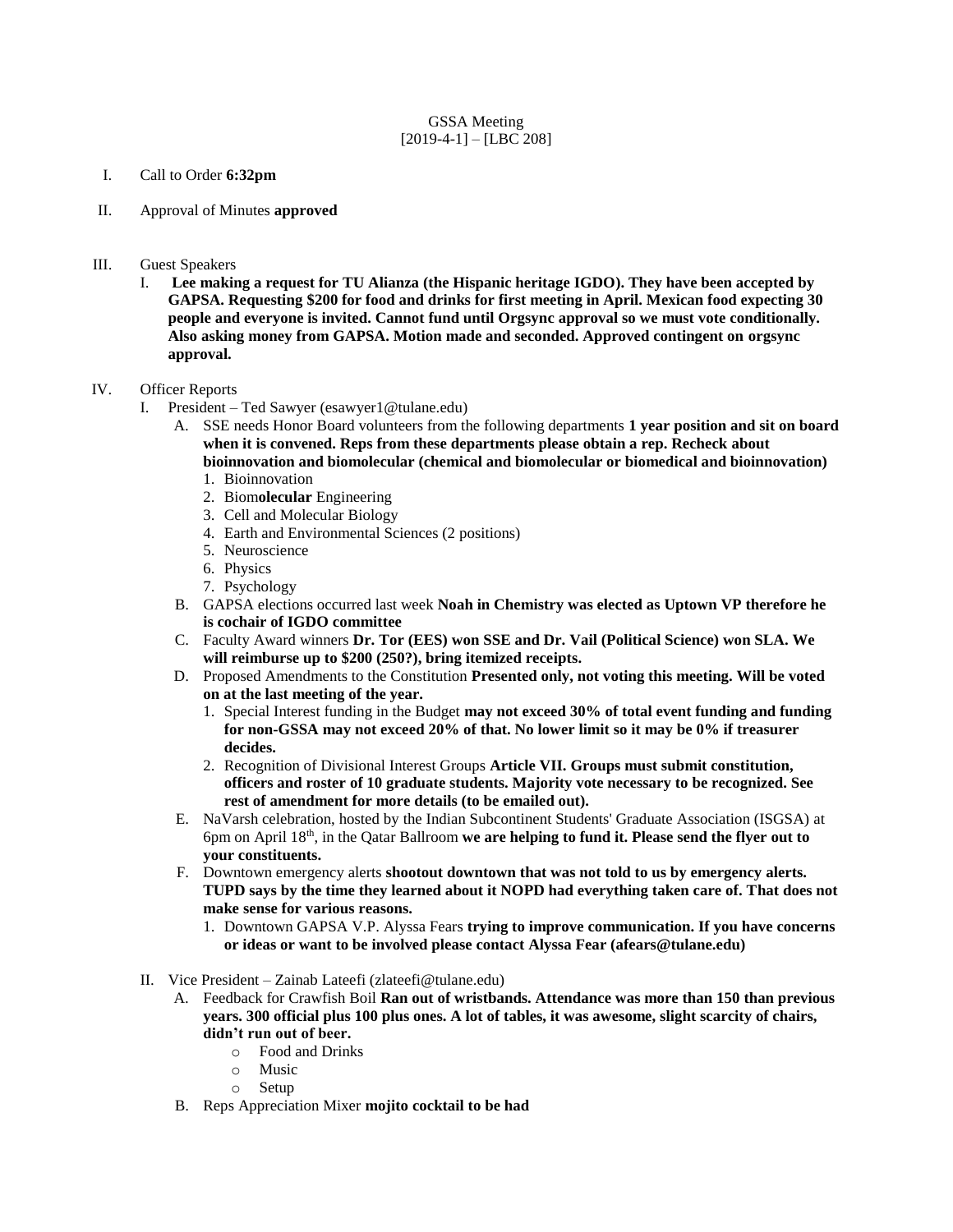- o Saturday, April 13
- o 5:00 pm 8:30 pm
- o Bayou Beer Garden
- C. Last trivia of the semester **will talk to Bruno's to try to move. Make sure we're coordinating dates with IGDOs and VP.** 
	- o April 18
	- o Bruno's at 6pm
	- o Theme TBD
- D. Events during the Summer **Please communicate your suggestions for the summer and fall. 2 snoball events**

#### III. Treasurer – Brianne Sullivan (bsulliv7@tulane.edu)  $\Delta = 2019 - 2020$  Proposed Budget

|           | A. $2019 - 2020$ Floposed Duaget            |             |        |                                                                     |                                                |             |         |                    |
|-----------|---------------------------------------------|-------------|--------|---------------------------------------------------------------------|------------------------------------------------|-------------|---------|--------------------|
|           | <b>Graduate Studies Student Association</b> |             |        |                                                                     |                                                |             |         |                    |
| 222186    |                                             |             |        |                                                                     |                                                |             |         |                    |
|           |                                             |             |        |                                                                     |                                                |             |         |                    |
| Nat. Acct | Item                                        | 2019-2020   |        |                                                                     |                                                |             |         |                    |
|           |                                             |             |        |                                                                     |                                                |             |         |                    |
| 6211      | Misc. Operating Supples                     | \$2,382.00  | 2.50%  |                                                                     |                                                |             |         |                    |
|           |                                             |             |        |                                                                     |                                                |             |         |                    |
| 6212      | Office Supplies                             | \$0.00      | 0.00%  |                                                                     |                                                |             |         |                    |
|           |                                             |             |        |                                                                     |                                                |             |         |                    |
| 6231      | Printing                                    | \$0.00      | 0.00%  |                                                                     |                                                |             |         |                    |
|           |                                             |             |        |                                                                     |                                                |             |         |                    |
| 6243      | Copying                                     | \$0.00      | 0.00%  |                                                                     |                                                |             |         |                    |
|           |                                             |             |        |                                                                     |                                                |             |         |                    |
| 6355      | Software Expenses                           | \$0.00      | 0.00%  |                                                                     |                                                |             |         |                    |
|           |                                             |             |        |                                                                     | Money allocated for IGDOs                      |             | \$2,000 | To be taken out of |
| 6358      | Hardware Maintenance                        | \$0.00      | 0.00%  |                                                                     | Money allocated for DIGs                       |             | \$1,000 | the entertainment  |
|           |                                             |             |        |                                                                     |                                                |             |         | account            |
| 6722      | Honorariums                                 | \$1,905.52  | 2.00%  |                                                                     |                                                |             |         |                    |
|           |                                             |             |        |                                                                     |                                                |             |         |                    |
| 7511      | Minor Equipment                             | \$0.00      | 0.00%  |                                                                     |                                                |             |         |                    |
|           |                                             |             |        |                                                                     |                                                |             |         |                    |
| 7543      | Entertainment                               | \$40,974.44 | 43.00% |                                                                     |                                                |             |         |                    |
|           |                                             |             |        | Entertainment + Honorariums + Visiting Professionals<br>\$46,073.56 |                                                |             |         |                    |
|           |                                             |             |        |                                                                     |                                                |             |         |                    |
| 7522      | Misc (on campus) Meeting Expenses           | \$4,764.42  | 5.00%  |                                                                     |                                                |             |         |                    |
|           |                                             |             |        |                                                                     | Travel as represented by standard distribution |             |         |                    |
| 7532      | Domestic Transportation                     | \$19,057.86 | 20.00% |                                                                     | Travel total                                   | \$38,115.72 |         |                    |
|           |                                             |             |        |                                                                     | Fall                                           | \$13,340.50 |         |                    |
| 7536      | Domestic Lodging/Other                      | \$19,057.86 | 20.00% |                                                                     | Spring                                         | \$13,340.50 |         |                    |
|           |                                             |             |        |                                                                     | Summer                                         | \$11,434.71 |         |                    |
| 753M      | Off campus meeting expenses                 | \$952.71    | 1.00%  | *Travel requests for Fall and Spring semester were approx equal     |                                                |             |         |                    |
|           |                                             |             |        |                                                                     |                                                |             |         |                    |
| 7542      | Visiting Professionals                      | \$6,193.60  | 6.50%  |                                                                     |                                                |             |         |                    |
|           |                                             |             |        |                                                                     |                                                |             |         |                    |
| 7842      | Prizes and Awards                           | \$0.00      | 0.00%  |                                                                     |                                                |             |         |                    |
|           |                                             |             |        |                                                                     |                                                |             |         |                    |
| 7851      | Other Expenses                              | \$0.00      | 0.00%  |                                                                     |                                                |             |         |                    |
|           |                                             |             |        |                                                                     |                                                |             |         |                    |
|           |                                             |             |        | 2018-2019 Maximum Budget Request                                    |                                                |             |         |                    |
|           | Totals                                      | \$95,288.40 |        | \$<br>95,288.40                                                     |                                                |             |         |                    |
|           |                                             |             |        | Equal to 81% of GSSA total student activity fees                    |                                                |             |         |                    |
|           |                                             |             |        |                                                                     |                                                |             |         |                    |
|           |                                             |             |        |                                                                     | 100% \$117,640.00                              |             |         |                    |

**Our total funds went down around \$27,000. It's student fees from the previous school year and so not everyone pays student fees. So we'll have to see exactly what the cause of the decrease is. We have reserve funds for emergencies. Enrollment is only down 3.2% so it is very confusing. Motion to present to GAPSA. Seconded. Approved.**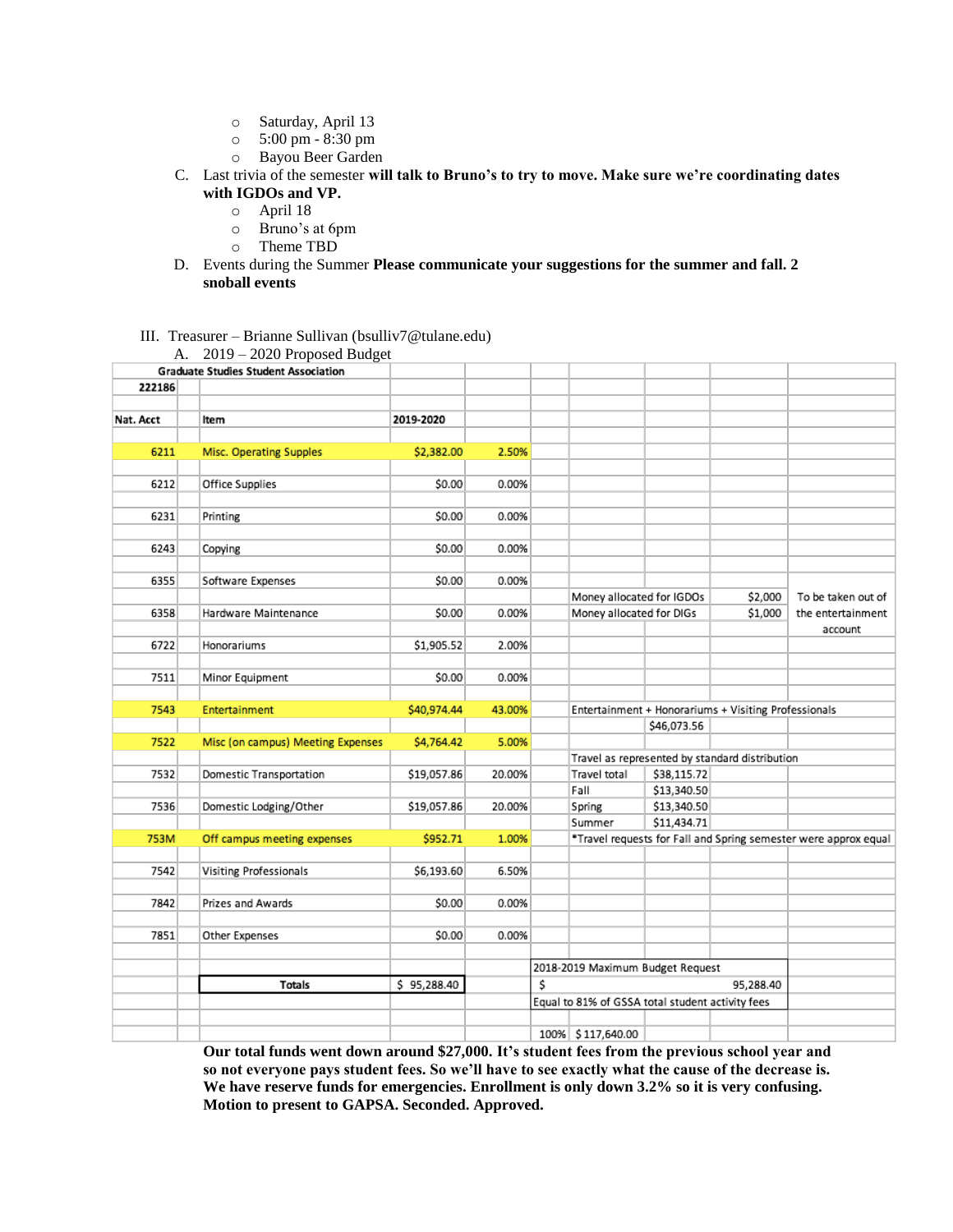- B. Budget committee discussed potentially funding regalia they don't think we can afford it.
	- a. About 100 PhDs graduating this spring **About 300 master's students as well.**
- **C.** Funding requests for Summer 2019 travel are due April 15 by 5 pm
- **D.** Currently we have **\$5,840.26** in the bank for events.
- E. We have **\$983.34** for speakers
- F. Thus, **\$6823.60** total
- G. Event Requests

| <b>Departme</b><br>nt                             | <b>Event</b><br><b>Title</b>                                                   | <b>Date</b>         | <b>Amount</b><br><b>Requested</b>         | <b>Expense</b>                                             | <b>Expected</b><br><b>Attendanc</b> | Per person |  |
|---------------------------------------------------|--------------------------------------------------------------------------------|---------------------|-------------------------------------------|------------------------------------------------------------|-------------------------------------|------------|--|
|                                                   |                                                                                |                     |                                           |                                                            | e                                   |            |  |
| French &<br>Italian                               | French<br>department<br>graduate<br>student<br>association<br>April<br>meeting | 4/22/2019           | \$200.00                                  | Sushi and<br>appetizers,<br>non-<br>alcoholic<br>beverages | 12                                  | \$16.67    |  |
| Spanish &<br>Portuguese                           | Spring<br>Picnic                                                               | 5/3/2019            | \$220.00                                  | Food and<br>non-<br>alcoholic<br>beverages                 | 20                                  | \$11.00    |  |
| Psychology                                        | End-of-Year<br>Picnic                                                          | 5/11/2019           | \$446.30                                  | food                                                       | 40                                  | \$11.16    |  |
|                                                   |                                                                                | Total w/o<br>>\$250 | \$420.00                                  |                                                            |                                     |            |  |
|                                                   |                                                                                | Total w/<br>>\$250  | \$866.30                                  |                                                            |                                     |            |  |
| Itemized budget for Psychology End-of-Year Picnic |                                                                                |                     |                                           |                                                            |                                     |            |  |
| $H \sim 2$                                        | $\frac{1}{2}$                                                                  | $C120/O1120$        | $C_{\alpha\beta\gamma\delta\gamma\delta}$ | $P_{\text{AllFOD}}$                                        | Drion                               |            |  |

| www.www<br>0. .u. . 0,0u.g., 2u. 0. .ou.uo |              |               |               |        |         |  |  |  |
|--------------------------------------------|--------------|---------------|---------------|--------|---------|--|--|--|
| ltem                                       | Vegan or     | Size/Quantit  | <b>Serves</b> | Source | Price   |  |  |  |
|                                            | Vegatarian   |               |               |        |         |  |  |  |
| Assorted                                   | Some         | Medium        | \$32.00       | Whole  | \$54.99 |  |  |  |
| Wrap Tray                                  | Vegan        | (8lbs)        |               | Foods  |         |  |  |  |
| Choice                                     | Vegetarian   | <b>Medium</b> | \$18.00       | Whole  | \$49.99 |  |  |  |
| Cheeses                                    |              |               |               | Foods  |         |  |  |  |
| <b>Fruit Tray</b>                          | Vegan        | Medium        | \$26.00       | Whole  | \$25.49 |  |  |  |
|                                            |              |               |               | Foods  |         |  |  |  |
| California                                 | Vegan        | Medium        | \$28.00       | Whole  | \$61.99 |  |  |  |
| Quinoa                                     |              |               |               | Foods  |         |  |  |  |
| Mediterrane                                | Vegetarian   | Small         | \$10.00       | Whole  | \$49.99 |  |  |  |
| an Feast                                   | (vegan if no |               |               | Foods  |         |  |  |  |
|                                            | feta)        |               |               |        |         |  |  |  |
| Mac &                                      | Vegetarian   | Half Pan      | \$18.00       | Whole  | \$34.99 |  |  |  |
| Cheese                                     |              |               |               | Foods  |         |  |  |  |
| Potato                                     | Vegetarian   | Small         |               | Whole  | \$47.99 |  |  |  |
| Samosa                                     |              |               |               | Foods  |         |  |  |  |
| <b>Platter</b>                             |              |               |               |        |         |  |  |  |
| Chipotle                                   | Vegan        | Half Pan      | 16            | Whole  | \$34.99 |  |  |  |
| Roasted                                    |              |               |               | Foods  |         |  |  |  |
| Sweet                                      |              |               |               |        |         |  |  |  |
| Potatoes                                   |              |               |               |        |         |  |  |  |